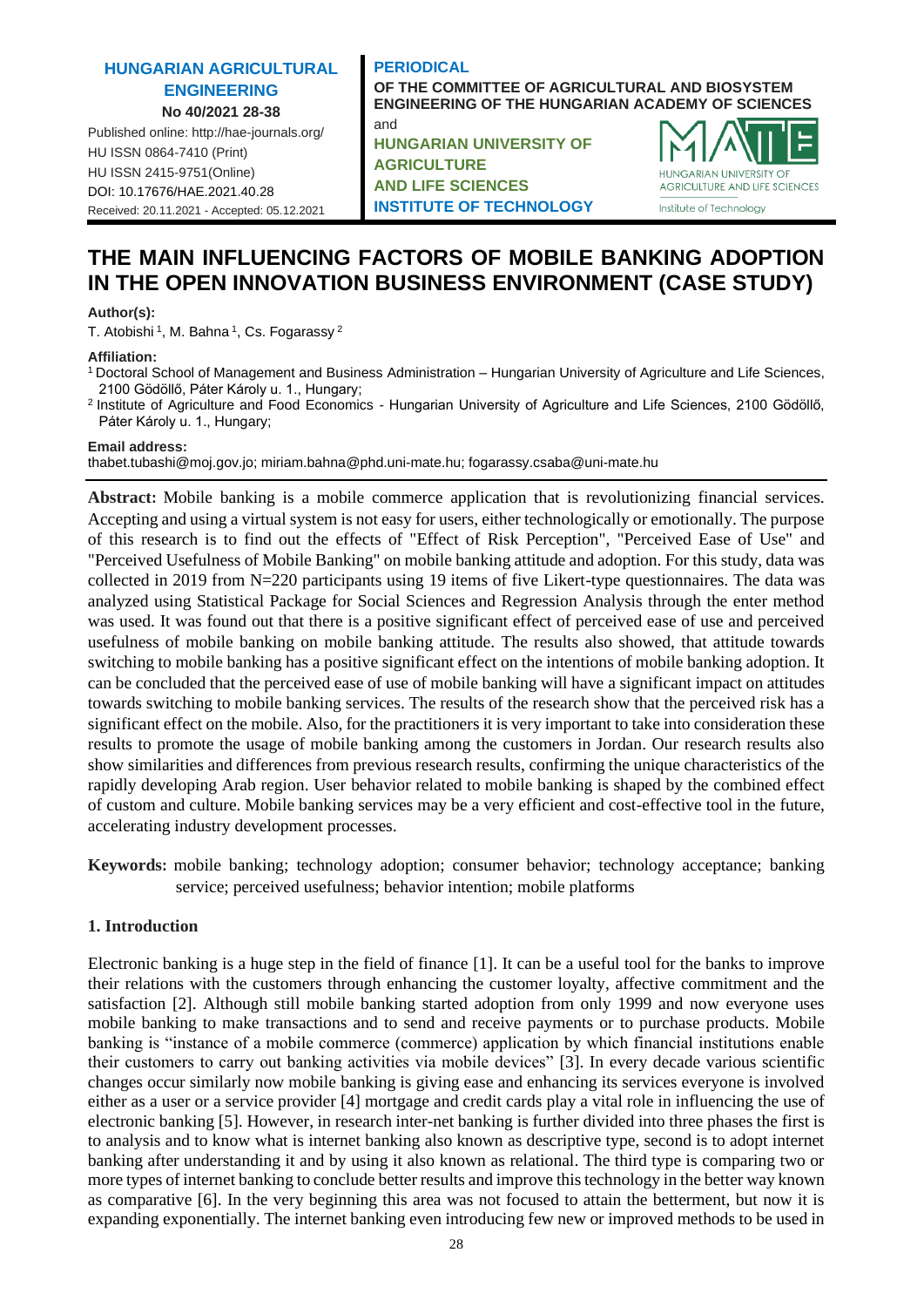the financial and banking sector, such models and theories like TAM (Technology Acceptance Model), Structural Equation Modeling (SEM), Unified Theory of Acceptance and Usage of Technology (UTAUT), Task-Technology Fit (TTF), Initial Trust Model (ITM), diffusion of innovation theory, unified technology acceptance theory and various such theories were presented to improve mobile banking adoption [\[7\].](#page-8-6) In Jordan mobile banking services are growing rapidly and the growth rate jumped to 140% in 2012 [\[8\],](#page-8-7) also the study by Gharaibeh, Arshad, & Gharaibeh [\[9\]](#page-8-8) showed that only 8% of the banks customers in Jordan have used the mobile banking services and according to the 2019 digital financial country report 79% used the mobile devices to conduct their banking transactions. In the Jordanian economy 44% of the small enterprises would not use the digital financial services in their businesses, also the report assured that Jordan has a fine digital financial services foundation due to its modern ICT infrastructure and adequate regulations (Digital Finance Country Report Jordan, 2019). However, the use of smart phones shows a different picture in the country. According to the report [\[10\]](#page-8-9) in Jordan mobile banking took over the e-banking and became more popular, but unfortunately the usage of mobile banking (with safety smart phones) is still at low-level and only 2% of adults used mobile banking. The report showed that culture, cost and low technological knowledge level of the customers are the main obstacles for usage of mobile banking services. In this study we empirically tested the major factors affecting the customers' adoption of the mobile service banking in Jordanian market. Our research question was what main factors (risk perception, the perceived easy of using, usefulness and the technology acceptance attitude) influence the use of mobile banking services in the context of mobile phone use in rapidly evolving economic systems.

# **2. The Technology Acceptance Model (TAM) and other adoptions theoretical concepts**

Mobile banking can be defined as "Mobile banking, also referred to as cell phone banking, is the use of mobile terminals such as cell phones and Personal Digital Assistants (PDAs) to access banking networks via the Wireless Application Protocol (WAP)" [\[11\].](#page-8-10) Mobile banking is adding a facility for the users it is being used to deploy betterment in business and even in the daily routine. The main advantage of providing mobile banking is to enable the customers to make transactions at any place and time [\[12\].](#page-8-11)

The adoption of mobile banking is expanding exponentially, it is witnessed that the demand and the user both are increasing in the same ratio. Various applications and products use the internet or mobile banking to increase their sell ratio. In a sur-vey, it was reported that eighty percent of people are now using their mobile banking, and it is increased sixty percent as compared with previous years [\[13\].](#page-9-0) The significant increase in the use of mobile banking needs a comparatively strong architect to de-sign the models for mobile banking and to be adopted as well. In terms of financial usage, automated teller machines known as ATM were used widely from last decade and give growth to internet banking [\[14\].](#page-9-1) However, the current era is dealing with mobile adoption as the use of mobile is increased exponentially similarly mobile banking is increased as it saves the time in transactions and it is also a secure method to transfer or to withdraw amount or to purchase products [\[15\].](#page-9-2) In other fast developing countries, for example the statistics from Malaysia show enormousness of smart mobiles usage which reported that 65% of population of Malaysia owns mobile phones [\[16\].](#page-9-3) A study by Alalwan, Dwivedi, Rana, & Williams [\[8\]](#page-8-7) about consumer adoption of mobile banking in Jordan showed that perceived usefulness, perceived ease of use and perceived risk are significantly influence the behavioral intention to use mobile banking. Furthermore, this leads the innovation models, to tackle mobile adoption in the banking sector and integrate the innovative tools to emerging technology in one place [\[17\].](#page-9-4) While discussing the innovation models the previous methods have limited prediction power to tackle innovative technical change in the field of internet banking, to relate cross co-relation [\[18\].](#page-9-5)

TAM (Technology Acceptance Model) was an effective model used to predict the new information and the adoption in the new information of the technologies. The proposed TAM (Technology Acceptance Model) process is shown in the Figure 1.

It is one of the most used models at individualistic level and has been proved in term of validity by many studies [\[20\],](#page-9-6) [\[21\],](#page-9-7) [\[22\]](#page-9-8)

Basically, it was based on the model Theory of Reasoned Action (TRA) and later on it was improved and the new model was known as TAM [\[23\].](#page-9-9) The similarity of TAM with other models is still a part but considered as a better solution than other models. As TAM is based on TRA the basic aim of the developing this model was to make further predictions, to use with new technical systems [\[4\].](#page-8-3) TAM operates to provide benefits given by the information systems and parsimonious, and innovatio[n \[24\].](#page-9-10) The adoption rate basically depends on the five basic things complexity, compatibility, trainability, relative advantage, and observability as this theory is the oldest and known as diffusion of innovation theory. Similarly, the theory of planned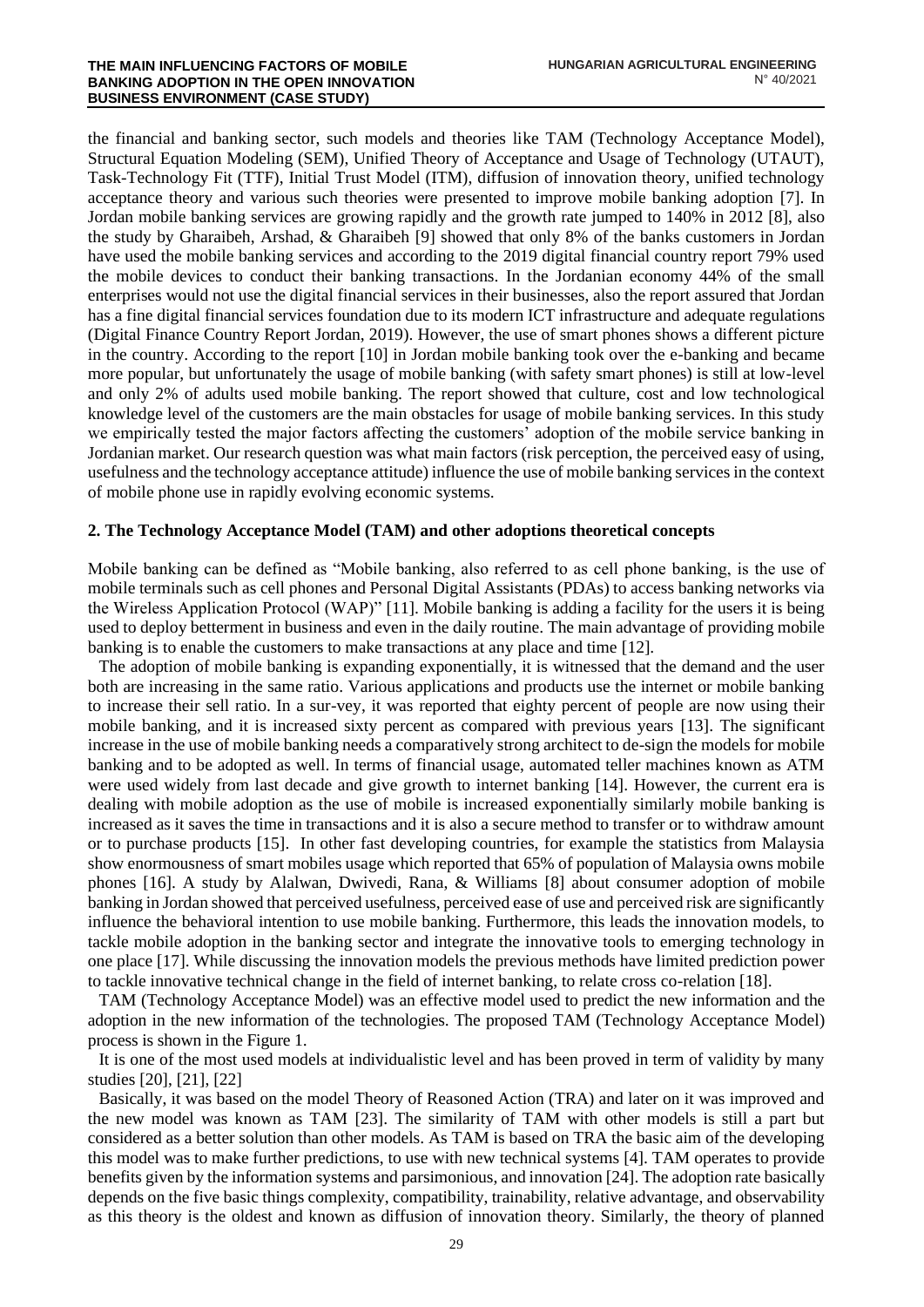#### **THE MAIN INFLUENCING FACTORS OF MOBILE BANKING ADOPTION IN THE OPEN INNOVATION BUSINESS ENVIRONMENT (CASE STUDY)**

behavior model improves the predictive power [\[25\].](#page-9-11) This theory of planned behavior base on attitude, subjective norm, perceived behavioral control, and these three basic modules then processed with intentions and by this behavior is judged. Likewise, like the theory of planned behavior the diffusion of innovation theory explains, what, how, when and why the new mobile adoption and the technology are spreading. This theory explains the process of diffusion is like the innovation communication depends on the time and the users in the social circle [\[26\].](#page-9-12) The most complete model Decomposed Theory of Planned Behavior DTPB, known as an improved model and based on the innovation diffusion theory, it is a multidimensional solution and considered as having multi-impact factors in the adoption of the technology. Decomposed Theory of Planned Behavior has two peer constructs peer influence and superior influence [\[27\].](#page-9-13) These all theories explain how, when and why the mobile adoption is increasing its use, increasing its popularity, and demand. As the technology is advancing, and changing diversely and adopting new technical changes in mobile banking is already been adopted widely. The excessive number of users now making it hard to remain constant, there is a need to adopt new technical changes and enhance the abilities of mobile banking, the previous models are already performing for what they were developed, but there is a need to improve the models to handle such increased users [\[28\],](#page-9-14) [\[29\].](#page-9-15) The mobile adoption is increased and needs the models to improve and give same and better results for the users. The sudden need to improve models is because of the exponential increase in the users and their requirements according to the current era. So TAM model has been extended or modified by many scholars and these new versions of the TAM model is called TAM++ [\[30\],](#page-9-16) trust and perceived risk were among the most used factors in extended the TAM model [\[2\].](#page-8-1)



*Figure 1.* Proposed Technology Acceptance Model (TAM)[\[\[19\].](#page-9-17)

In mobile banking adoption to analyses the current technical aspects as a unified view, the theory of unified acceptance and the use of the technology will be use[d \[31\].](#page-9-18) To analyze the facilitating condition, performance expectancy, social influence, and effort expectancy, of the mobile banking unified theory of acceptance will perform better than other theories, like TPB (theory of planned behavior), DTPB (decomposed theory of planned behavior), TRA (theory of reasoned action[\) \[32\].](#page-9-19) Unified theory acceptance is basically a technology acceptance model, this analyzes the unified view, and this theory explains the user intentions to use in the subsequent behavior of the user. To analyze the direct determinants in mobile banking adoption and the user behavior the best theory and the model is a unified theory of acceptanc[e \[25\].](#page-9-11) The improvement in the models and the study can be brought in the field of mobile banking adoption by the unified theory of acceptance  $[17]$ .

The Unified Theory of Acceptance and Use of Technology (UTAUT) covered various gaps in terms of integration, and in the need of mobile banking adoption to overcome gaps of understanding between the banks and the clients. The UTAUT improved mobile bank services by providing services accordingly, by this perceived risk is reduced [\[33\],](#page-10-0) [\[34\],](#page-10-1) [\[35\],](#page-10-2) [\[36\]](#page-10-3) . The detailed UTAUT process is shown in the Figure 2. Though the unified theory of acceptance new model was built to improve the mobile banking adoption, previously it was discussed as theory and the practical work was not found. However, after the implementation of the unified theory various perspectives were now overcome but after an exponential increase in the users, various certain and uncertain gaps were still there. The unified theory of acceptance improved the interacting behavior with the clients, by including the emergence of technology, and by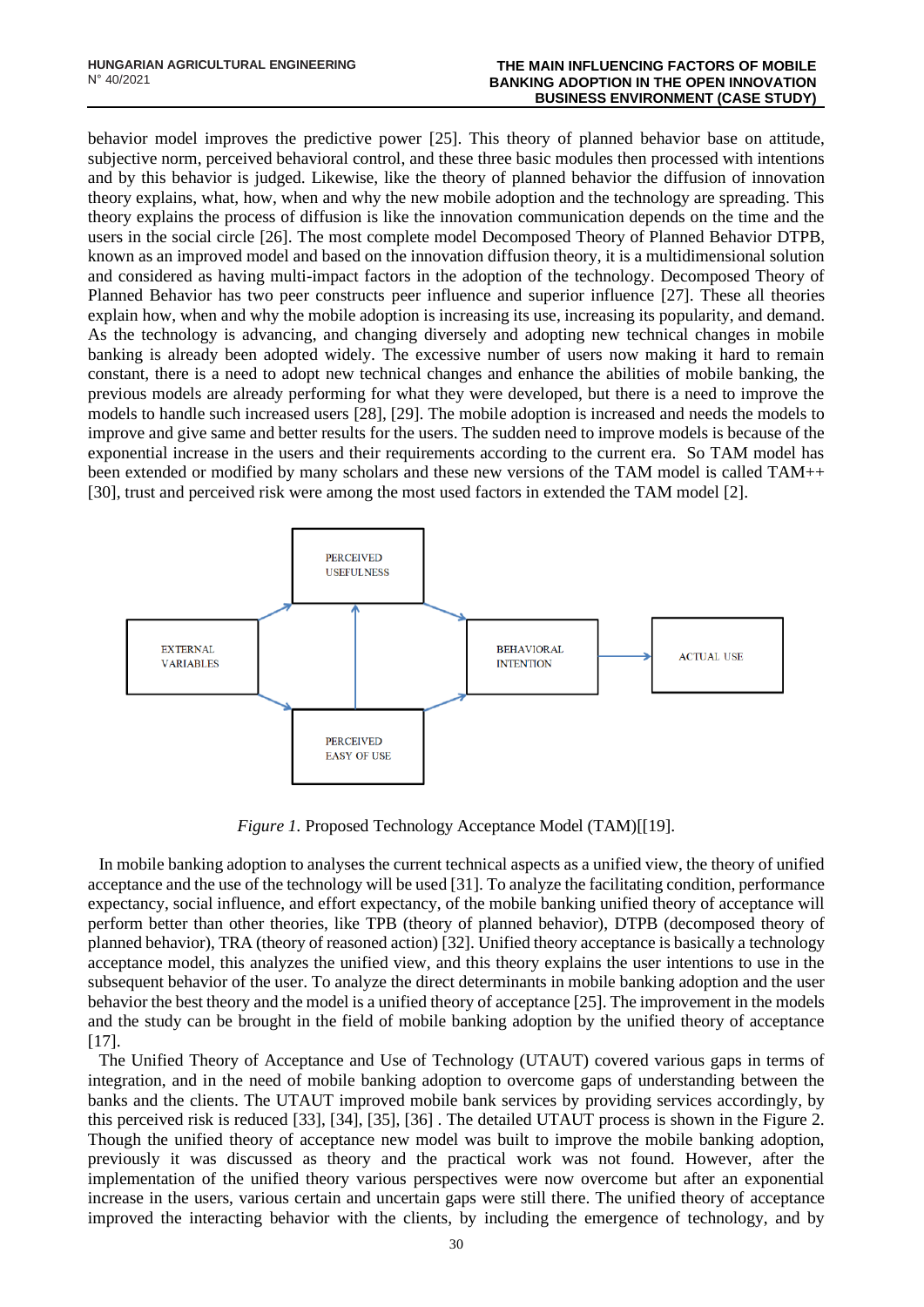implementing [\[4\],](#page-8-3)[\[37\].](#page-10-4) Previous it was observed that UTAUT was capable of working two different cultural environments like, in the developing country and in a developed country. Similarly, it is concluded that now it is the time to test the UTAUT model that it could be able to tackle such exponential load of users and data. It can be now tested or checked that the UTAUT model still has the power to tackle and to produce the same high results [\[4\].](#page-8-3)



*Figure 2.* Proposed UTAUT [4].

New research may be conducted to test if UTAUT needs improvements in its model, either there should be a need to improve its predictive power of the UTAUT [\[38\],](#page-10-5) [\[39\].](#page-10-6) The security concerns always appear in the adoption of new technologies especially if it's related to the applications of e-commerce. The perceived risk theory has been used to investigate the consumer's behaviour especially in online purchasing, the perceived risk of online banking can be seen in five dimensions: Security/privacy risk, financial risk, Social risk, Time/convenience risk and Performance risk [\[40\].](#page-10-7) According to Featherman and Pavlou [\[35\],](#page-10-2) perceived risk is can be defined as "the potential for loss in the pursuit of a desired out-come of using an e-service" (Figure 3.).



*Figure 3.* Proposed model based on Featherman & Pavlou [\[41\]](#page-10-8)

After reviewing the previous studies we propose the following research framework by integrating the TAM model with perceived risk factor. Security (risk perception), perceived ease of use and perceived usefulness were the starting points in the design of the test framework (Figure 4.).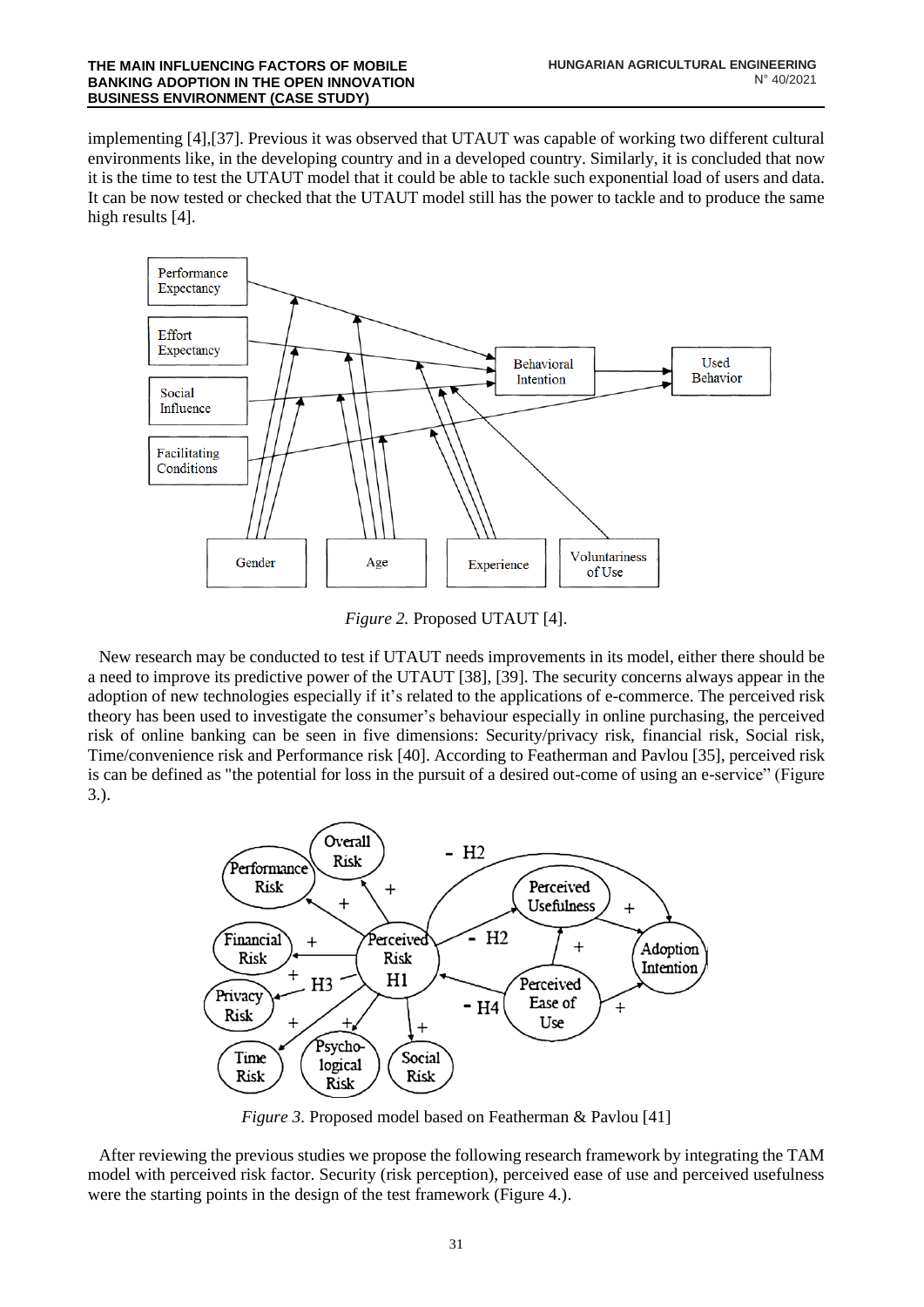

*Figure 4.* Proposed model to analyze the process (based on own concept)

The risk of using mobile banking services, the perceived ease of use of applications, the usefulness of available services, and changes in usage attitudes may be determinants of changes in the use of mobile banking services. Taking these aspects into account, we developed the following hypotheses:

- H1: In the use of mobile banking services, there is likely to be significant effect of 'Risk Perception' of Mobile Banking on Attitude towards switching to mobile banking.
- H2: There is likely to be significant effect of 'Perceived Ease of Use' of Mobile Banking on Attitude towards switching to mobile banking in the future.
- H3: There is likely to be significant effect of 'Perceived Usefulness' of Mobile Banking on Attitude towards switching to mobile banking, which can make the financial processes of certain economic sectors more efficient.
- H4: The emergence and proliferation of smart devices and phones is likely to be a significant effect of 'Attitude towards switching to mobile banking' on Mobile Banking service Adoption.

# **3. Materials and Methods**

The analysis is a quantitative research based on correlational research design. The questionnaire was written in Arabic, and during the compilation of the questionnaire, the previous question sets were synthesized and updated for the study area. In our research, we focused on those banking customers who use banking services on average or above average. In the case of banking services, efficient and fast operation is important to them. The analysis sample number was set to 250 because we planned to ask additional specific questionnaires based on the results. According to the professional team (analytical economist, marketing specialist, computer engineer) participating in the research, the indicated sample number is a suitable basis for analytical purposes.

# *3.1 Research design*

As has been mentioned this is a quantitative research based on correlational research design. Cause and effect relationship of variables were investigated. A questionnaire of 19 itemed Likert-type scale comprised of 5 subscales was designed to get the data. The subscales were; Perceived usefulness, Perceived ease of use, Attitude towards switching to Mobile Banking, Risk Perceptions and Intention to switch to Mobile Banking (Adoption). Each item was responded on range of responses from 1-5 (highly agreed to highly disagreed). Before collection of data, consent form was given that stated the purpose of the research and ensured confidentiality of each participant's data. Before collection of data, consent form was given that stated the purpose of the research and ensured confidentiality of each participant's data. The survey was submitted both electronically (by google doc. to their emails) and manually to the target population in the three main cities in Jordan, Amman, Zarqa and Irbid in 2019. We have submitted 250 questionnaire and get back 220 valid ones. The study involved sample of  $N=220$  participants from which n=108 were male and n=112 were female participants who were selected using non-probability, convenient sampling technique. The participants' age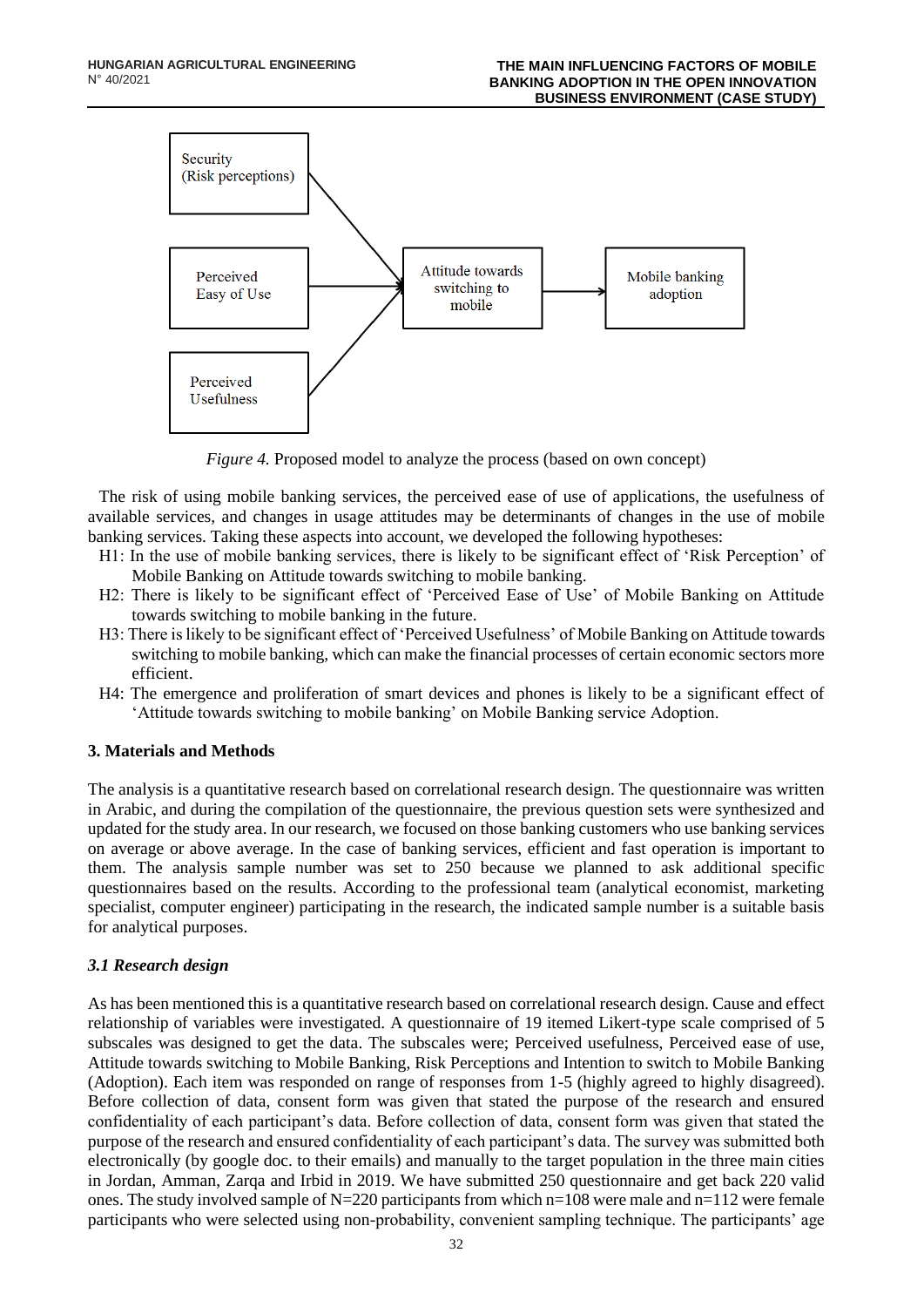ranged from 21-70 years. We did not increase the number of participants to over 250 because we planned to establish further research programs.

# *3.2 Data analysis*

Data was collected using a demographic form and a 19 itemed Likert-type scale comprised of 5 subscales. The subscales were: Perceived usefulness, Perceived ease of use, Attitude towards switching to Mobile Banking, Risk Perceptions and Intention to switch to Mobile Banking (Adoption). Each item was responded on range of responses from 1-5 (highly agreed to highly disagreed). Statistical Package for Social Sciences was used to analyse data and to test the hypotheses, regression analysis through enter method was used.

# **4. Results**

In accordance with the aim of our study, we chose quantitative research methods to meet the objectives of the study. A questionnaire based on the presented mod-el was used for the studies. The applied descriptive statistic is a short descriptive coefficient that summarizes a particular set of data, which can be a representation of the entire mobile bank users. Descriptive statistics are broken down into measures of central trend and variability (distribution). Measurements of the central trend include mean, median, and mode, while measurements of variability include standard deviation, variance, minimum, and maximum variables. Following are the results of analyses: Demographics.

The above table shows that the majority of the sample was from age range 31-40 with 40 percentages and there were more female participants than males with 50.9 percentages. (Feedback from other comments indicated that women are more interested in easier use.)

In order to ensure the reliability (Cronbach' Alpha) has been applied on the pilot sample consisting of (50) persons, Table (1) shows that.

| <b>Demographic Variables</b> |           |                             |                |  |  |  |
|------------------------------|-----------|-----------------------------|----------------|--|--|--|
|                              |           | <b>Frequency</b>            | <b>Percent</b> |  |  |  |
| <b>Gender</b>                | Male      | 108                         | 49.1           |  |  |  |
|                              | Female    | 112                         | 50.9           |  |  |  |
| Age                          | 21-30     | 13                          | 5.9            |  |  |  |
|                              | $31-40$   | 88                          | 40             |  |  |  |
|                              | $41 - 50$ | 79                          | 35.9           |  |  |  |
|                              | 51-60     | 35                          | 15.9           |  |  |  |
|                              | 61-70     | $\mathcal{D}_{\mathcal{A}}$ | 0.90           |  |  |  |

*Table 1.* Descriptive statistics of the analysis

Table (2) shows that the highest Cronbach' alpha value reached (0.91) for domain (5) "Mobile Banking service Adoption ", then was reach (0.90) for domain (3) "Perceived Usefulness ", and the lowest alpha value was (0.87) for domain (1) "Risk Perception ". But the total alpha values of "study tool " reached (0.99) this indicates to accept reliability. According to the general rules, a very high Cronbach Alpha (above 0.9) contains redundant elements. In our case, the mean value of 0.89 was considered a borderline case.

| N <sub>0</sub>          | <b>Domain</b>                                | <b>Cronbach Alpha</b> |
|-------------------------|----------------------------------------------|-----------------------|
|                         | <b>Risk Perception</b>                       | 0.87                  |
| 2                       | Perceived Ease of Use                        | 0.88                  |
| 3                       | Perceived Usefulness                         | 0.90                  |
| $\overline{4}$          | Attitude towards switching to mobile banking | 0.89                  |
|                         | Mobile Banking service Adoption              | 0.91                  |
| <b>Total study tool</b> |                                              | 0.89                  |

*Table 2.* The result of reliability (Cronbach Alpha)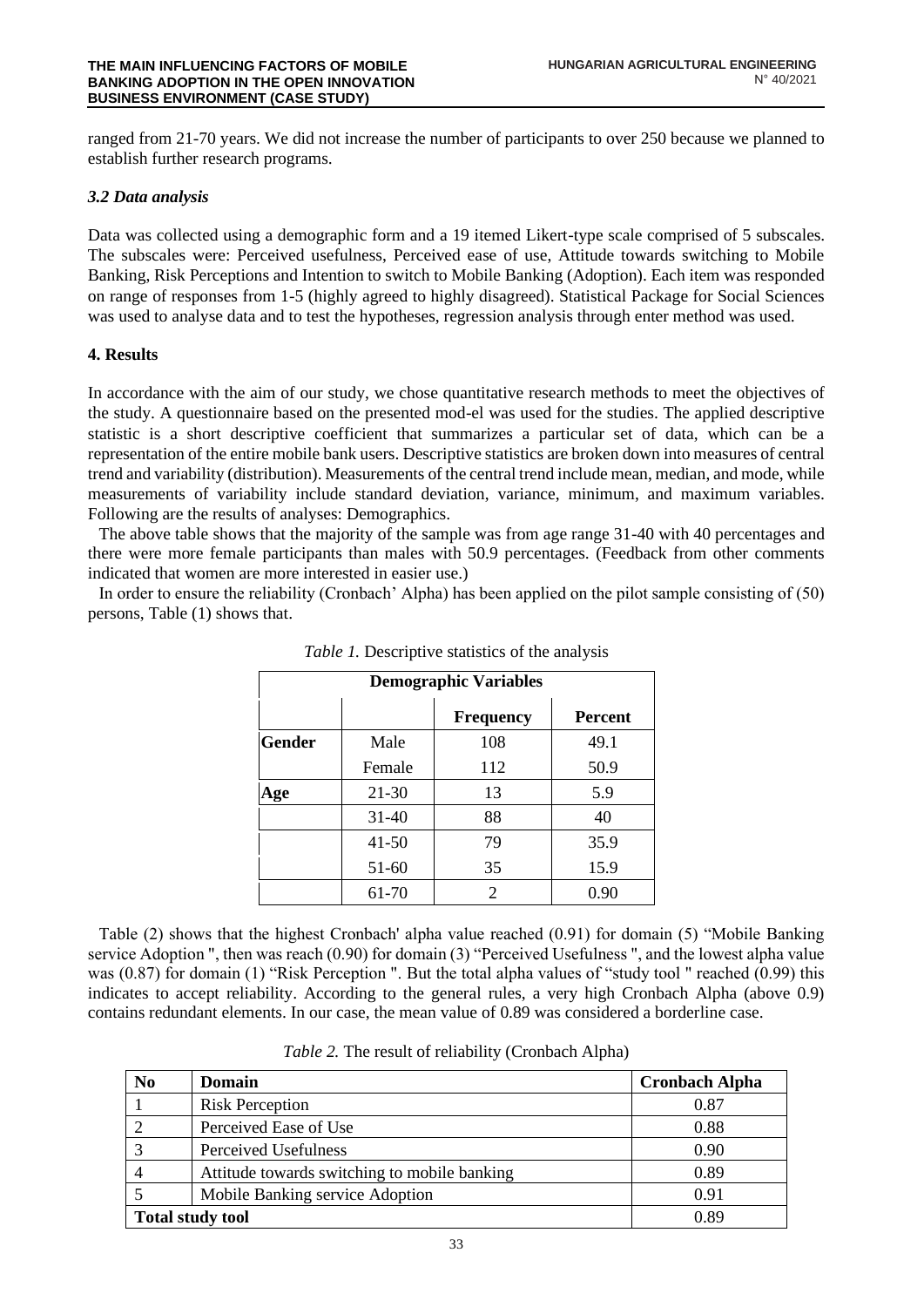Table (3) show that correlation Coefficient between (Risk Perception) and (Attitude towards switching to mobile banking) was reach (0.616) by sig (0.000). Correlation Coefficient between (Perceived Ease of Use) and (Attitude towards switching to mobile banking) was reach (0.655) by sig (0.000). Correlation Coefficient between (Perceived Usefulness) and (Attitude towards switching to mobile banking) was reach (0.712) by sig (0.000). Correlation Coefficient between (Mobile Banking services Adoption) and (Attitude towards switching to mobile banking) was reach (0.691) by sig (0.000).

|                                 | Attitude towards switching to mobile banking |            |  |  |
|---------------------------------|----------------------------------------------|------------|--|--|
| Independent variable            | <b>Correlation Coefficient</b>               | <b>Sig</b> |  |  |
| <b>Risk Perception</b>          | $0.616**$                                    | 0.000      |  |  |
| Perceived Ease of Use           | $0.655**$                                    | 0.000      |  |  |
| Perceived Usefulness            | $0.712**$                                    | 0.000      |  |  |
| Mobile Banking service Adoption | $0.691**$                                    | 0.000      |  |  |

\*\*Pearson Correlation Coefficient: To measure the relationship between study variables, correlation Coefficient were applied, Table (3)

# *4.1. Statistical treatment*

The following statistical treatments through statistical software packages (SPSS v27) were used: Correlation Coefficient between study variables, the reliability (Cronbach' Alpha), Multiple Regressions analysis and Simple liner Regressions were applied

*Table 4.* Result of the (Multiple Regressions) analysis to detect the effect of 'Risk Perception' and 'Perceived Ease of Use' and 'Perceived Usefulness' of Mobile Banking on Attitude towards switching to mobile banking (n= 220)

| Independent variable         | "t" value | " $t$ " sig | <b>Beta</b> | R     | R2    | "F" value | " $F$ " sig |
|------------------------------|-----------|-------------|-------------|-------|-------|-----------|-------------|
| <b>Risk Perception</b>       | 3.858     | 0.031       | 0.163       |       |       |           |             |
| <b>Perceived Ease of Use</b> | 8.087     | 0.000       | 0.603       | 0.824 | 0.679 | 138.077   | 0.000       |
| <b>Perceived Usefulness</b>  | 4.718     | 0.000       | 0.322       |       |       |           |             |

*Note: Dependent variable: Attitude towards switching to mobile banking*

Table (4) shows that there is a statistically significant effect at level ( $\alpha \le 0.05$ ) for independent variables on Attitude towards switching to mobile banking, where "F" value reached (138.077) by statistically significant (0.000). (R) Value reached (0.824) and (R2) value reached (0.679). The results of study hypotheses depend on (t) value indicate to accept:

H1: In the use of mobile banking services, there is likely to be significant effect of 'Risk Perception' of Mobile Banking on Attitude towards switching to mobile banking. Where (t) value was (3.858) by significant (0.031).

H2: There is likely to be significant effect of 'Perceived Ease of Use' of Mobile Banking on Attitude towards switching to mobile banking in the future. Where (t) value was (8.087) by significant (0.00).

H3: There is likely to be significant effect of 'Perceived Usefulness' of Mobile Banking on Attitude towards switching to mobile banking, which can make the financial processes of certain economic sectors more efficient. Where (t) value was (4.718) by significant (0.00).

Therefore there are a statistically significant effect of 'Risk Perception', 'Perceived Ease of Use' and 'Perceived Usefulness' of Mobile Banking on Attitude towards switching to mobile banking.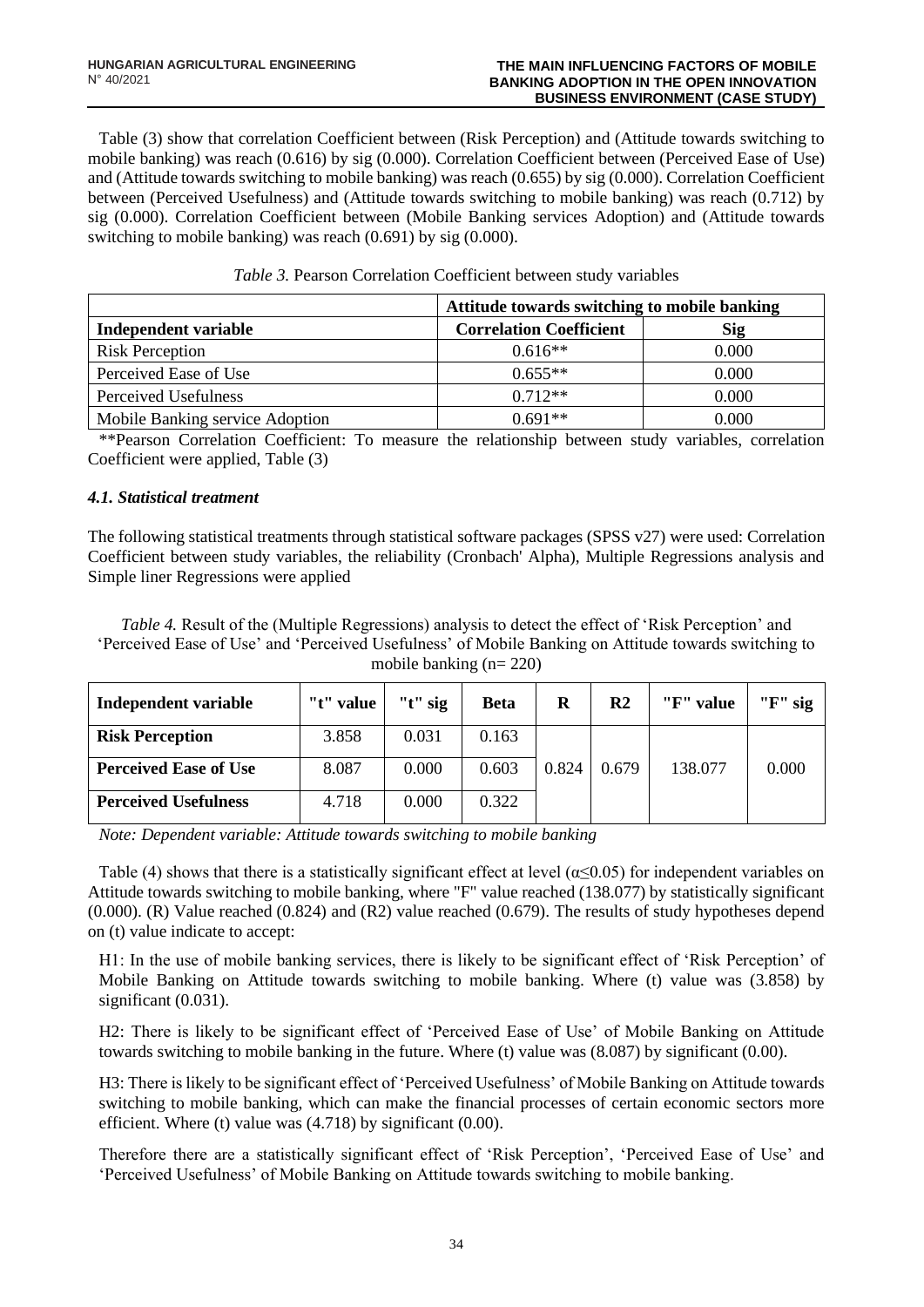H 4: The emergence and proliferation of smart devices and phones is likely to be a significant effect of 'Attitude towards switching to mobile banking' on Mobile Banking service Adoption.

To test the Hypothesis 4, and to detect the effect of 'Attitude towards switching to mobile banking' on Mobile Banking service Adoption, the (linear Regression) analysis was used; Tables (5) shows that.

*Table 5.* Result of the (Linear Regressions) to detect the effect of 'Attitude towards switching to mobile banking' on Mobile Banking service Adoption (n= 220)

| Independent variable                            | "t" value $\vert$ | " $t$ " sig | <b>Beta</b> | R             | $\mathbf{R}2$ | "F" value | " $F$ " sig |
|-------------------------------------------------|-------------------|-------------|-------------|---------------|---------------|-----------|-------------|
| Attitude towards switching<br>to mobile banking | 24.699            | 0.000       | 0.869       | $0.869$ 0.755 |               | 110.025   | 0.000       |

*Note: Dependent variable: Mobile Banking service Adoption*

Table (5) shows that there are a statistically a significant effect at significant level ( $\alpha$ <0.05) for Attitude towards switching to mobile banking on Mobile Banking service Adoption, where "F" value reached  $(110.025)$  by statistically significant  $(0.000)$ ,  $(R)$  value reached  $(0.869)$ ,  $(R2)$  value reached  $(0.755)$ . Therefore, accepted H4, which indicates to there is a statistically significant effect of 'Attitude towards switching to mobile banking' on Mobile Banking service Adoption.

# **5. Discussion**

The results of this research concluded that there is a positive significant effect of Perceived Ease of Use and Perceived Usefulness of Mobile Banking on Mobile Banking Attitude. Similar results have been reported by the literature review [42]. Having the positive effects indicates that as the level of Perceived Ease of Use and Perceived Usefulness increases, the level of attitude towards Mobile Banking also increases. The results also show that there is a significant effect of Perceived Risk on attitude towards Mobile Banking which is not contrary to what is stated in the literature and hypothesis. It has been proved by recent studies that perceived risk negatively affects the customer's intention to use mobile banking [43], [44], [45]. Even though this research was conducted in a different country than the researches that are considered in the literature review. This also gives a new direction for further research work. This research also concluded that Attitude towards switching to mobile banking has a positive significant effect on Intentions of Mobile Baking Adoption which means that as the consumers get a more positive attitude towards mobile banking, they are more likely to have intentions towards adopting mobile banking. The limitation of the study is relying on self-reported quantitative data only which can be overcome by using qualitative data, mobile internet statistics, and individual records on mobile banking to avoid subjectivity in further researches. Sales platforms and services connected to mobile applications are evolving at an unexpected rate. Similar phenomena can be observed in the case of mobile health applications, the consumer attitude follows the characteristics of our use in banking applications confirmed by our research. This direction of development also makes it possible to reduce the environmental impact of consumption and service systems. Efficient and economical solutions easily find their place in the economy [46], [47]. Focusing on untapped and redundant resources is the basis of the green discourse around the sharing economy. Studies show that the sharing economy can facilitate restructuring towards more sustainable business and consumption patterns [48], [49], [50]. The growth of mobile banking services will allow banks to grow in emerging markets as well, reaching all channels where they can connect with players in the value chain. Due to the proliferation of mobile applications, customers are in constant communication with different service systems, so banks need to seriously review and redesign previous applications. It can also be stated that banks have a primary responsibility to change the way of thinking of individuals and to develop a sense of security [51]. The viral situation is good proof that we can use the resources we used to operate in different areas of the economy much more efficiently. The transformation of bank customer services is proceeding at a tremendous pace, which also means a general decrease in the quantitative use of resources [52]. Due to the virus situation, the transformed use of mobile banking services not only in the short term but also in the long term gives a prominent role in the changed services environment. The changing technological and service environment is also an effective means of reducing service fees.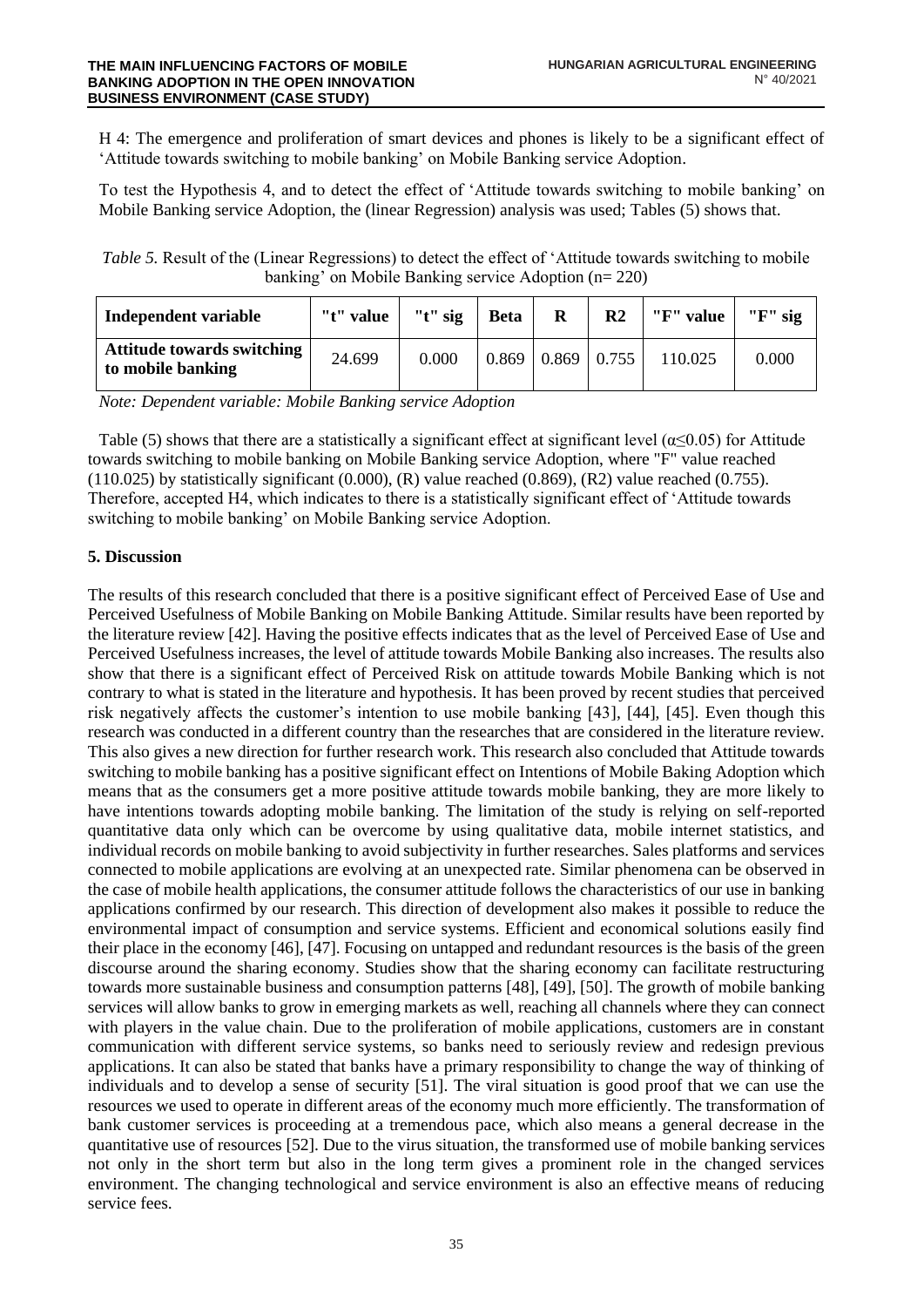# **6. Conclusions**

Our results show convergences and differences with previous research results, confirming the unique characteristics of the rapidly developing Arab region. User behavior related to mobile banking is shaped by the combined effect of habit and culture. Mobile banking services could be very efficient and cost-effective tools in the future, which will have a fundamental impact on the infrastructures that provide banking services. Adoption models and frameworks are increasingly used in a variety of individual and organizational contexts to explore factors that influence the intent to use a particular technology, or the use itself. Examination of risk factors and perceived risk associated with use received limited attention in the research because we thought this was evident and well-justified. In the present research, we have highlighted that perceptual risk is highly dependent on the user environment. This needs to be further investigated from the point of view of the introduction of mobile banking services because it differs significantly from the characteristics of internet banking services, especially in the Arabian countries. The transformation process is rapid - however, the efficiency and speed of transformation may vary from country to country. The ability of the fast-growing economies of the Arab region to adapt is expected to be stronger than that of consumers in classical welfare states. Limitations of the research: the number of research samples and the indicators used are of course not suitable for drawing deep conclusions in the case of either sectoral differences or the characterization of individual countries in the Arab region. In line with the details mentioned in the methodological description, further analyzes were planned for different economic sectors and in several Arab countries as well.

# **References**

- <span id="page-8-0"></span>**[1] Zhang, Y., Weng, Q., Zhu, N.**, (2018**)** The relationships between electronic banking adoption and its antecedents: A meta-analytic study of the role of national culture. International Journal of Information Management, 40, 76–87. doi: 10.1016/j.ijinfomgt.2018.01.015
- <span id="page-8-1"></span>**[2] Hamidi, H.; Safareeyeh, M.**, (2019) A model to analyze the effect of mobile banking adoption on customer interaction and satisfaction: A case study of m-banking in Iran. Telematics and Informatics 38, 166-181. doi:10.1016/j.tele.2018.09.008.
- <span id="page-8-2"></span>**[3] Oliveira, T., Faria, M., Thomas, M. A., Popovič, A.**, (2014) Extending the understanding of mobile banking adoption: When UTAUT meets TTF and ITM. International Journal of Information Management, 34(5), 689-703.
- <span id="page-8-3"></span>**[4] Munoz-Leiva, F., Climent-Climent, S., Liébana-Cabanillas, F.**, (2017) Determinants of intention to use the mobile banking apps: An extension of the classic TAM model. Spanish Journal of Marketing-ESIC, 21(1), 25-38.
- <span id="page-8-4"></span>**[5] Szopiński, T. S.**, (2016) Factors affecting the adoption of online banking in Poland. Journal of Business Research, 69(11), 4763–4768. doi: 10.1016/j.jbusres.2016.04.027
- <span id="page-8-5"></span>**[6] Ebie, S., Njoku, E.**, (2016) Extension of the Technology Acceptance Model (TAM) to the adoption of the electronic knowledge and skills framework (e-ksf) in the National Health Service (NHS). Journal of Applied Sciences and Development (JASD), 6(1 & 2).
- <span id="page-8-6"></span>**[7] Shaikh, A. A.**, Karjaluoto, H., (2015) Mobile banking adoption: A literature review. Telematics and Informatics, 32(1), 129-142.
- <span id="page-8-7"></span>**[8] Alalwan, A. A., Dwivedi, Y. K., Rana, N. P. P., Williams, M. D.**, (2016) Consumer adoption of mobile banking in Jordan. Journal of Enterprise Information Management, 29(1), 118–139. doi: 10.1108/jeim-04-2015-0035
- <span id="page-8-8"></span>**[9] Gharaibeh, M. K., Arshad, M. R., Gharaibeh, N. K.**, (2019) Using the UTAUT2 Model to Determine Factors Affecting Adoption of Mobile Banking Services: A Qualitative Approach. International Journal of Interactive Mobile Technologies (IJIM), 12(4), 123. doi: 10.3991/ijim.v12i4.8525
- <span id="page-8-9"></span>**[10] Nzebile, P., Denadi., D.**, (2019) Digital Finance Country Report Jordan, (pp. 1–62). MEDA.
- <span id="page-8-10"></span>**[11] Zhou, T., Lu, Y., Wang, B.**, (2010) Integrating TTF and UTAUT to explain mobile banking user adoption. Computers in Human Behavior, 26(4), 760-767. doi:10.1016/j.chb.2010.01.013
- <span id="page-8-11"></span>**[12] Chaouali,W; El Hedhli, K.**, (2019) Toward a Contagion-Based Model of Mobile Banking Adoption. International Journal of Bank Marketing 37, no. 1: 69–96. doi.org/10.1108/ijbm-05-2017-0096.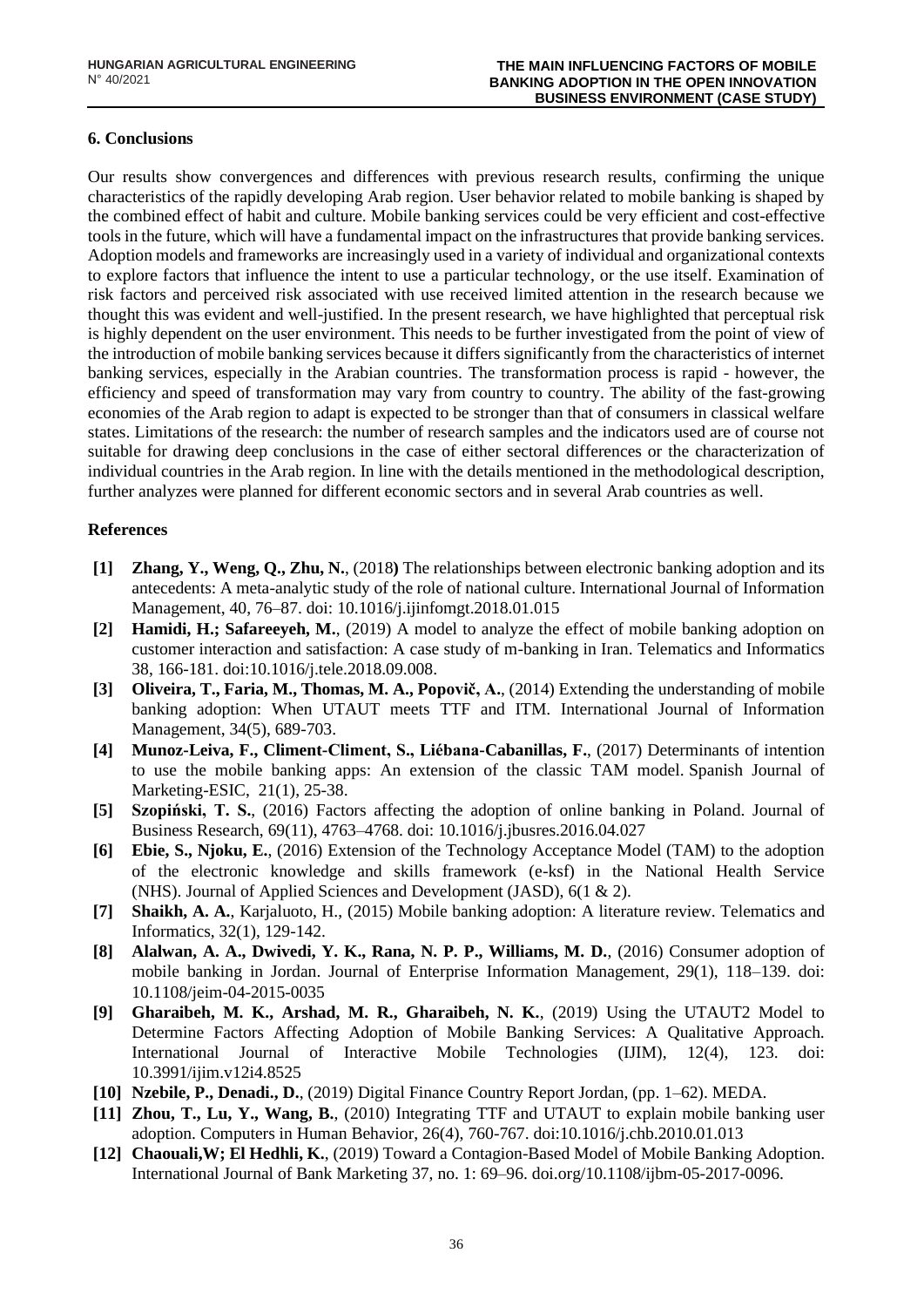- <span id="page-9-0"></span>**[13] Aboelmaged, M., Gebba, T. R.**, (2013) Mobile banking adoption: an examination of technology acceptance model and theory of planned behavior. International Journal of Business Research and Development, 2(1).
- <span id="page-9-1"></span>**[14] Sampat, B.**, (2016) Antecedents to Mobile Banking Adoption in India: An Extended TAM model. Wealth: International Journal of Money, Banking & Finance, 5(2).
- <span id="page-9-2"></span>**[15] Lian, J.-W., Yen, D. C.**, (2013) To buy or not to buy experience goods online: Perspective of innovation adoption barriers. Computers in Human Behavior, 29(3), 665–672. doi: 10.1016/j.chb.2012.10.009
- <span id="page-9-3"></span>**[16] Poushter, J., Stewart, R.**, (2016) Smartphone ownership and internet usage continues to climb in emerging economies. Pew Research Center
- <span id="page-9-4"></span>**[17] Akturan, U.,Tezcan, N.**, (2012) Mobile banking adoption of the youth market: Perceptions and intentions. Marketing Intelligence & Planning, 30(4), 444-459.
- <span id="page-9-5"></span>**[18] Püschel, J., Afonso Mazzon, J., Mauro C. Hernandez, J.**, (2010) Mobile banking: proposition of an integrated adoption intention framework. International Journal of bank marketing, 28(5), 389-409.
- <span id="page-9-17"></span>**[19] Davis, F. D.**, (1989) Perceived usefulness, perceived ease of use, and user acceptance of information technology. MIS quarterly, 319-340.
- <span id="page-9-6"></span>**[20] Park, E.; Lim, J.; Cho, Y.**, (2018) Understanding the Emergence and Social Acceptance of Electric Vehicles as Next-Generation Models for the Automobile Industry. Sustainability, 10, 662. doi: 10.3390/su10030662
- <span id="page-9-7"></span>**[21] Weng, F; Rong-Jou, Y; H, Hann-Jang; Su, Hui-Mei.,** (2018) A TAM-Based Study of the Attitude towards Use Intention of Multimedia among School Teachers. Applied System Innovation 1, no. 3: 36. doi.org/10.3390/asi1030036.
- <span id="page-9-8"></span>**[22] Giovanis, A; Athanasopoulou, P; Assimakopoulos,S & Christos Sarmaniotis,** (2019) Adoption of Mobile Banking Services." International Journal of Bank Market-ing 37, no. 5: 1165–89. doi.org/10.1108/ijbm-08-2018-0200.
- <span id="page-9-9"></span>**[23] Baptista, G., Oliveira, T.**, (2015) Understanding mobile banking: The unified theory of acceptance and use of technology combined with cultural moderators. Computers in Human Behavior, 50, 418- 430.
- <span id="page-9-10"></span>**[24] Lee, Y.-K., Park, J.-H., Chung, N., Blakeney, A.**, (2012) A unified perspective on the factors influencing usage intention toward mobile financial services. Journal of Business Research, 65(11), 1590–1599. doi: 10.1016/j.jbusres.2011.02.044
- <span id="page-9-11"></span>**[25] Gupta, K. P., Manrai, R.**, (2019) Prioritizing Factors Affecting the Adoption of Mobile Financial Services in Emerging Markets-A Fuzzy AHP Approach. In Performance Prediction and Analytics of Fuzzy, Reliability and Queuing Models , pp. 55-81
- <span id="page-9-12"></span>**[26] Tao, C. C., & Fan, C. C.**, (2017) A Modified Decomposed Theory of Planned Behaviour Model to Analyze User Intention towards Distance-Based Electronic Toll Collection Services. Promet-Traffic&Transportation, 29(1), 85-97.
- <span id="page-9-13"></span>**[27] Yu, C. S.**, (2012) Factors affecting individuals to adopt mobile banking: Empirical evidence from the UTAUT model. Journal of Electronic Commerce Research, 13(2), 104.
- <span id="page-9-14"></span>**[28] Luo, X., Li, H., Zhang, J., Shim, J. P.**, (2010) Examining multi-dimensional trust and multi-faceted risk in initial acceptance of emerging technologies: An empirical study of mobile banking services. Decision support systems, 49(2), 222-234.
- <span id="page-9-15"></span>**[29] Laukkanen, T.**, (2014) Consumer Adoption / Rejection Decisions In Seemingly Similar Service Innovations: The Case Of The Internet And Mobile Banking, doi: 10.15444/gmc2014.04.02.02
- <span id="page-9-16"></span>**[30] Granić, A. Marangunić, N.**, (2019) Technology acceptance model in educational con-text: A systematic literature review. British Journal of Educational Technology 50, 2572–2593. doi:10.1111/bjet.12864
- <span id="page-9-18"></span>**[31] Rana, N. P., Barnard, D. J., Baabdullah, A. M., Rees, D., & Roderick, S.**,(2019) Exploring barriers of m-commerce adoption in SMEs in the UK: Developing a framework using ISM. International Journal of Information Management, 44, 141-153
- <span id="page-9-19"></span>**[32] Martins, C., Oliveira, T., Popovič, A.**, (2014) Understanding the Internet banking adoption: A unified theory of acceptance and use of technology and perceived risk application. International Journal of Information Management, 34(1), 1-13.